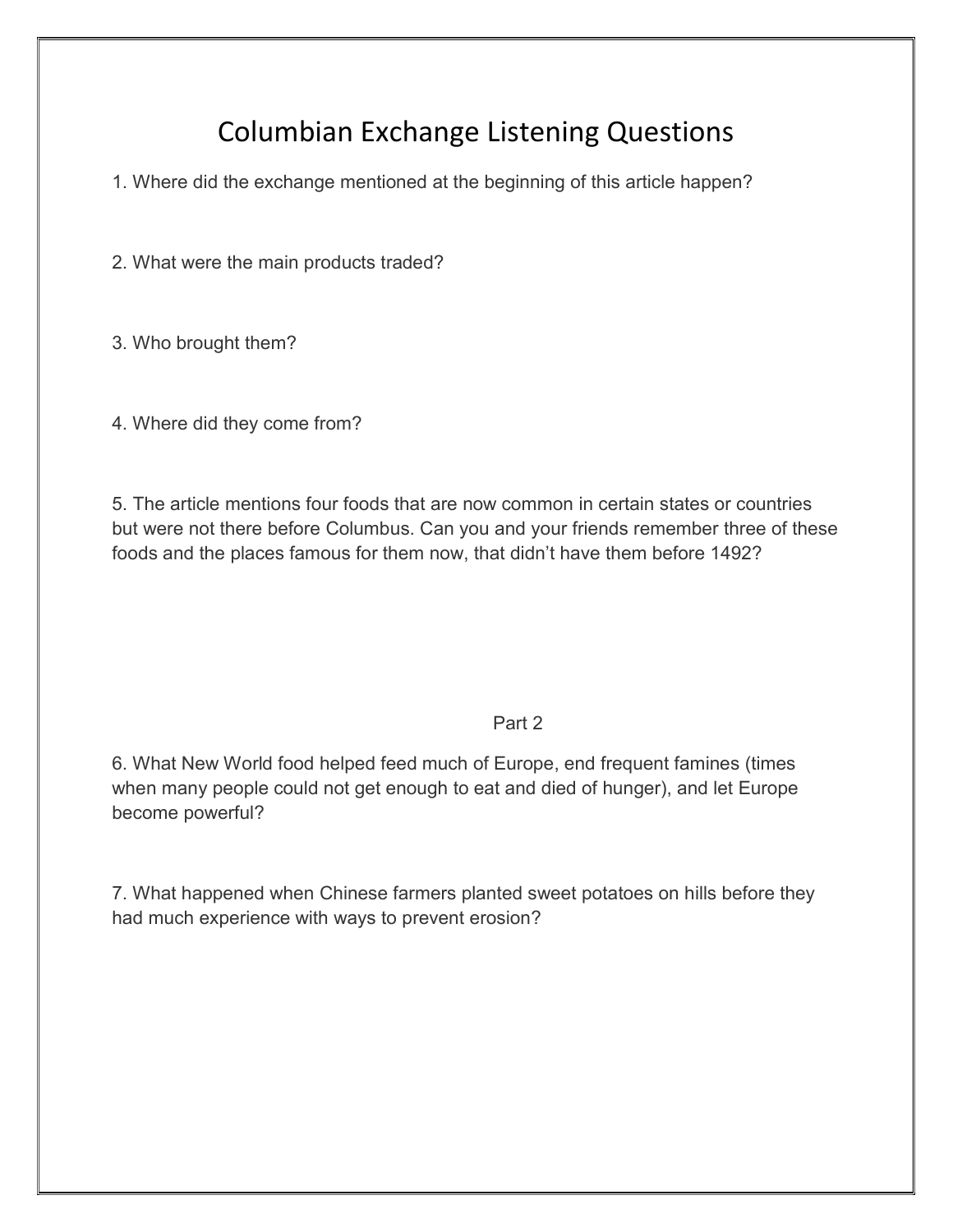# Reading Questions

1. What Old World animal made a great difference in the lives of native Americans on the Great Plains in North America?

2. Name a drink that comes from the Old World but is an important product in Latin America.

3. True or false: Bananas have always been an important food in the tropical parts of the Americas.

4. True or false: The Old World had many more domesticated animals than the New.

5. What came from the Old World and made it possible for a few Spaniards to conquer the Incas?

6. True or false: The Pilgrims and early colonists in New England found large areas of land with few native Americans because the native peoples had mostly moved to warmer climates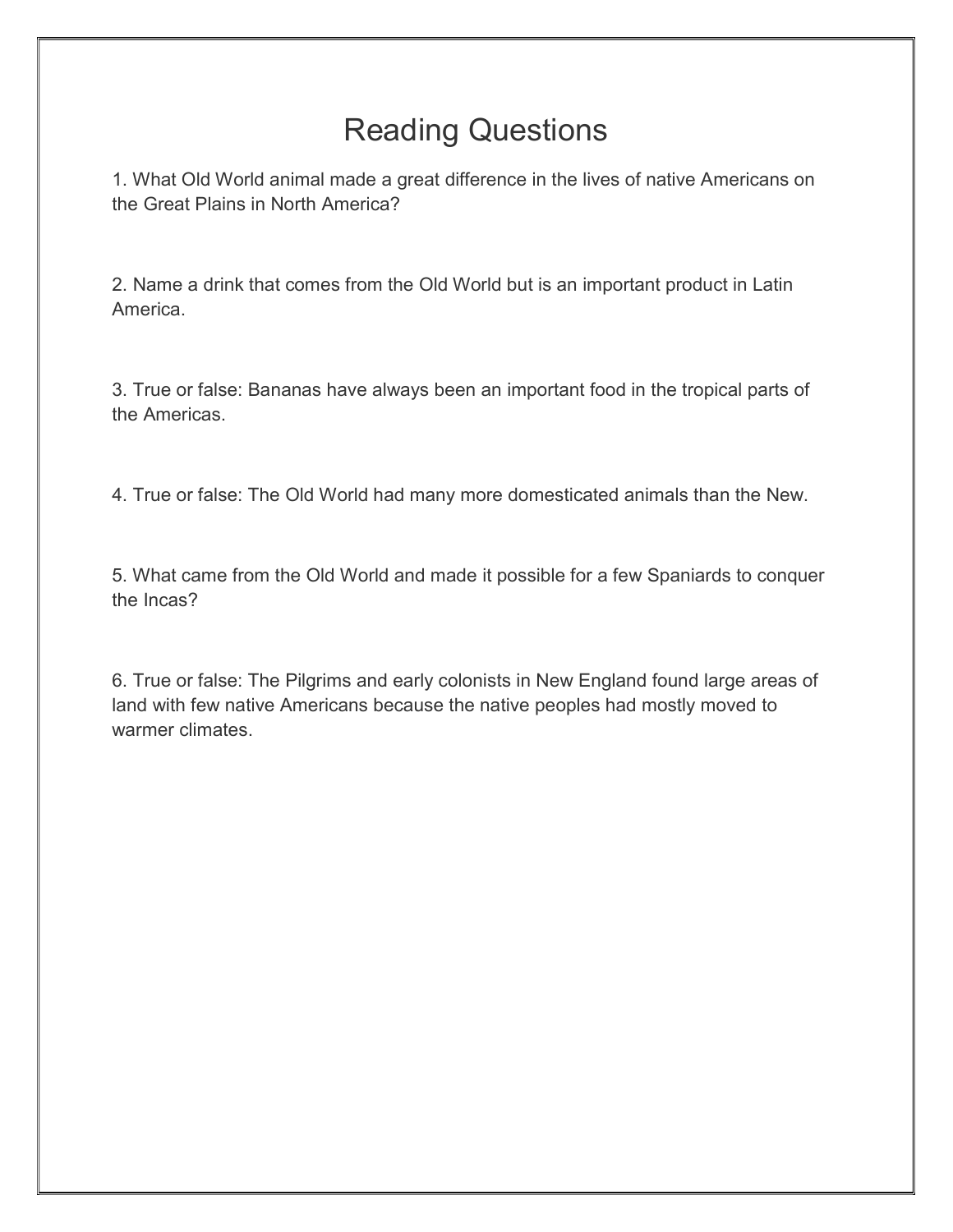## Past & Present Perfect Tense Practice: Potatoes

Fill in the blanks using the past participles above each set of paragraphs to complete the present and past perfect tense uses in them.

## **become, been, been eating, called, disappeared, seen, spread, traced**

People in the Andes region of South America *have*\_\_\_\_\_ \_\_\_\_\_\_\_ potatoes for thousands of years. People in Ireland and other parts of Europe *had* never even \_\_\_\_\_\_\_\_ a potato until the late 16th or early 17th centuries, years after the Spanish conquest of Peru. So why **have** English-speaking people so often white (as compared to sweet) potatoes "Irish" potatoes? It's an interesting story, with a lot of drama.

Historians *have* \_\_\_\_\_\_\_\_\_ the route the "Irish" potato took to reach Ireland. From the Spanish colony of Peru in South America, potatoes were taken to Spain as food for sailors. Beginning around the middle of the 16th century (1500s), potatoes **had** slowly through Europe, so that, by the late 1700s, they *had* \_\_\_\_\_\_\_\_\_ adopted by many Europeans as a useful crop.

Initial distrust and fear **had** slowly \_\_\_\_\_\_\_\_\_\_\_\_ as people realized the advantages of potatoes. They found that potatoes added nutrients to soups and stew. Potatoes prevented famine when grain crops failed or soldiers stole all they could carry off. (Europe had very frequent wars from the late 16th century through the early 19th century. Potatoes can be stored in the ground, since they are a root crop, so they are not so easy to steal.) By the early 19th century, potatoes *had* \_\_\_\_\_\_\_\_\_ a "safety net."

## **become, been, been (2x), been surviving, been working, caused, come, had, preserved returned, used**

Potatoes *have* some other major advantages over grain crops. They are easier to grow and prepare, and they provide more food value-- a higher percentage of calories-- from a small amount of land than any other major food crop. By the mid 1800s, historians believe potatoes *had* \_\_\_\_\_\_\_\_\_ or contributed to a large increase in European population, as they prevented famine and allowed more people to survive on less land. They *had* \_\_\_\_\_\_\_\_\_\_ a staple of the diet for Irish and eastern European peasants. In fact, due to changes in land policy, by the 1840s many Irish peasants *had* \_\_\_\_\_\_ \_\_\_\_\_\_\_\_\_\_\_ on just potatoes and milk.

Then tragedy struck. Starting in 1845, potato blight (a kind of fungus) destroyed a large percentage of the potato crop in Ireland and elsewhere. The socio-political situation was worse in Ireland, though, and many people had no access to other foods or resources. Thousands died, and many more had to leave Ireland with nothing. Although there **had Interact in** Irish in the U.S. since the colonial period, most Irish-Americans today can trace their families' roots back to that mass immigration caused by the potato famine.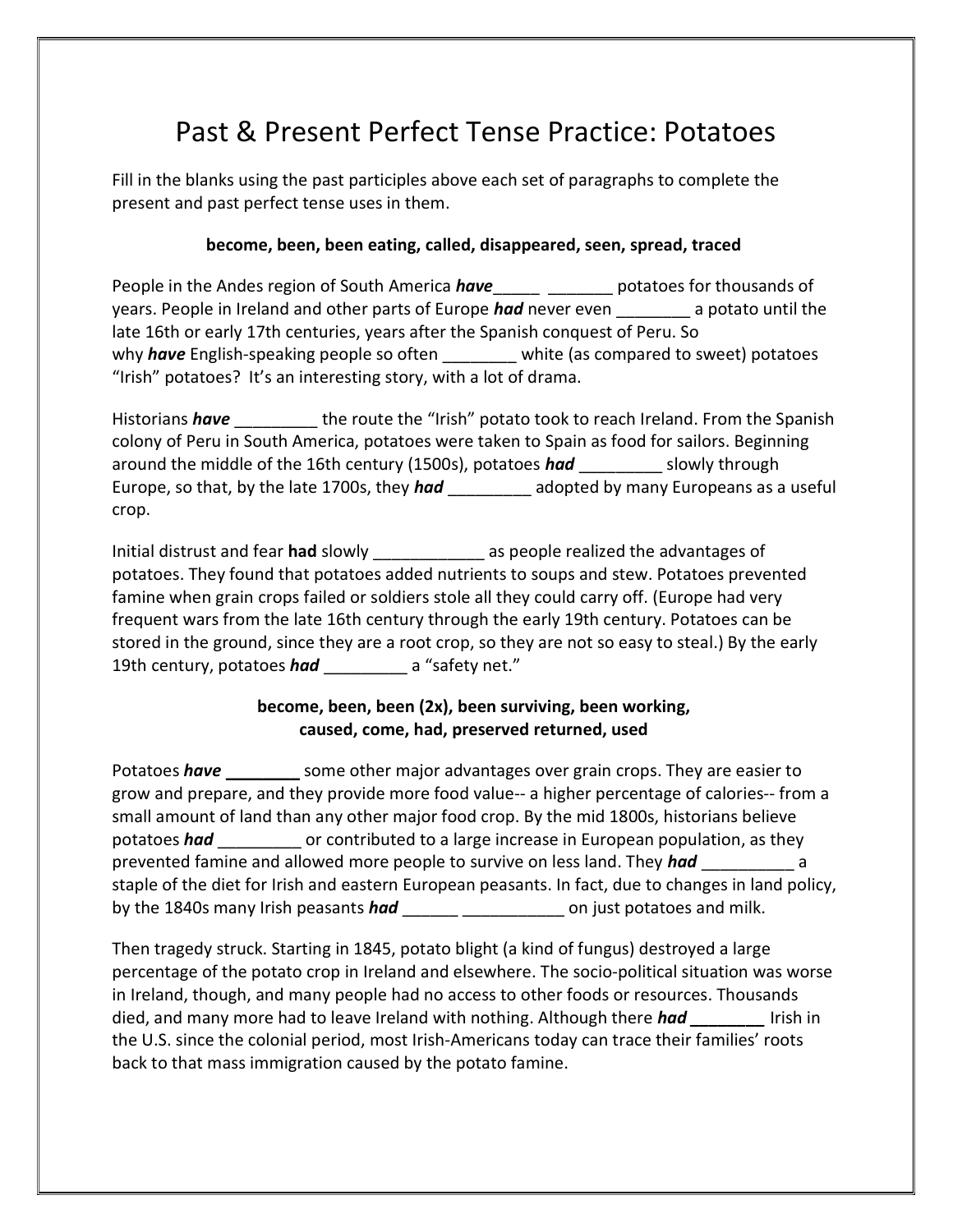Over the years since the mid-19th century, scientists have the the Andes to find and develop more blight-resistant varieties of potatoes. The native Andean populations *have*  always \_\_\_\_\_\_\_\_ many varieties of potato, each with different characteristics, climate tolerances, and disease resistances. The potato disaster in Ireland and Europe was far worse because the whole potato crop *had* \_\_\_\_\_\_\_\_ from those few potatoes brought to Europe so long ago, The Irish and European peasants had no access to the resistant varieties growing in South America.

Many more varieties are available now, and potatoes are a major crop in much of the world. In fact, a survey of current use shows that the greatest potato production is now in China, followed by India. Potatoes are mostly grown in the countries where they are used, rather than for export, because they are difficult to store and spoil easily if they **have** kept in less than ideal conditions. Researchers *have* \_\_\_\_\_\_ \_\_\_\_\_\_\_\_\_with the farmers of the Andes to ensure biodiversity. They *have \_\_\_\_\_\_\_\_\_\_\_\_,* and continue to grow, a great number of varieties, so there will always be some kinds to survive if a major disease destroys others. We don't want to take the potato for granted again!

\* Information sources: Cambridge.org "Potatoes," History-magazine.com "potato," & Wikipedia "Potato."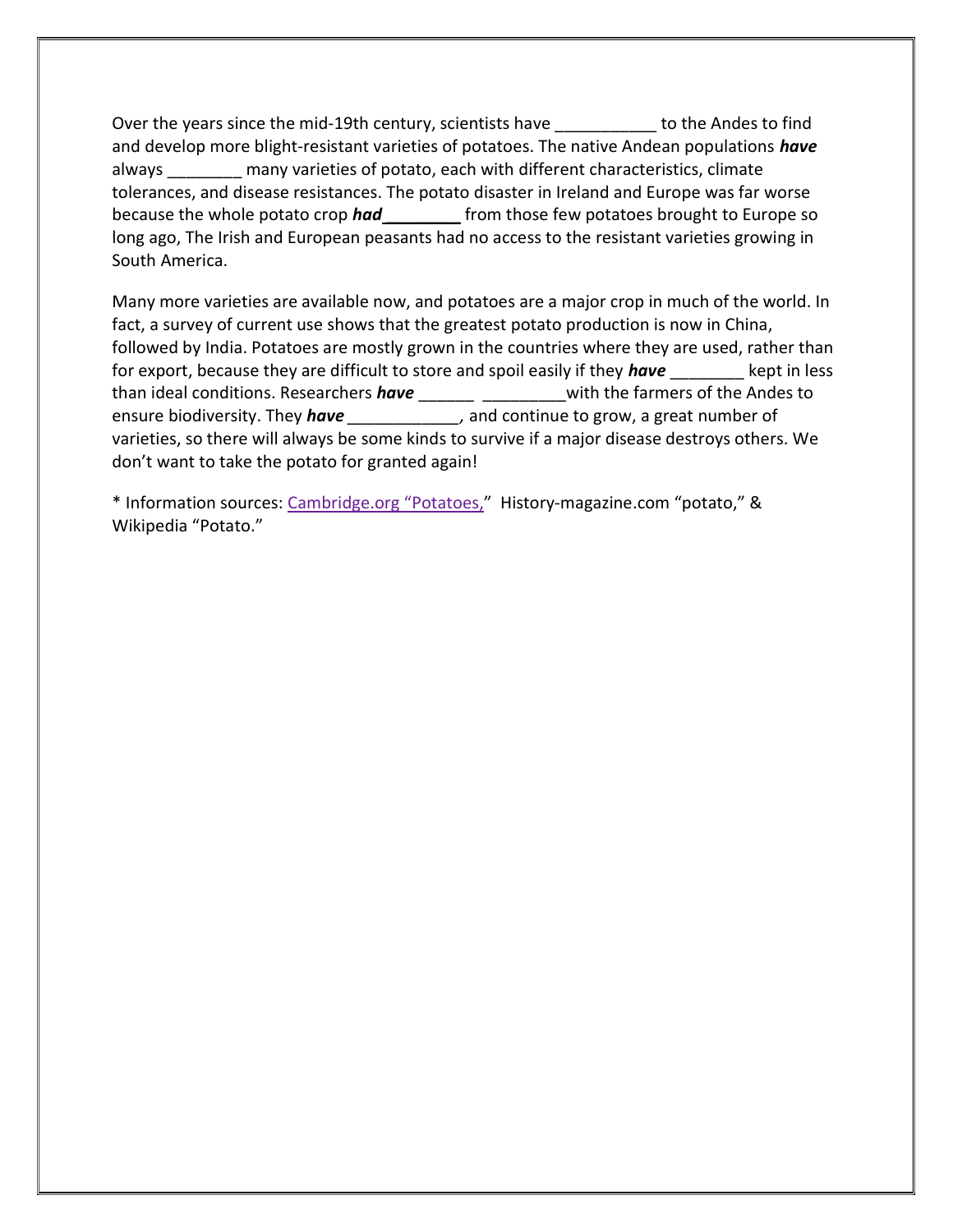## Answers to the Listening Questions:

- 1. In Manila (the Philippine Islands)
- 2. silver and silk (and porcelain)
- 3. The Spaniards brought silver and the Chinese brought silk (and porcelain).
- 4. silver—mines in the Americas; silk (and porcelain)—China
- 5. oranges- Florida, tomatoes- Italy, chocolate- Switzerland, chili peppers- Thailand
- 6. potatoes
- 7. flooding (that led to political instability. Bring that out in the discussion afterwards if none of the groups followed the connection.)

## Answers to Reading Questions:

- 1. horses/ the horse
- 2. coffee
- 3. F
- 4. T
- 5. smallpox
- 6. F (actual reason: native American populations there had been greatly reduced by epidemics of smallpox, measles, and other Old World diseases.

## Answers to the Past & Present Perfect Tense Practice

### **become, been, been eating, called, disappeared, seen, spread, traced**

People in the Andes region of South America *have* been eating potatoes for thousands of years. People in Ireland and other parts of Europe *had* never even seen a potato until the late 16th or early 17th centuries, years after the Spanish conquest of Peru. So why *have* English-speaking people so often **called** white (as compared to sweet) potatoes "Irish" potatoes? It's an interesting story, with a lot of drama.

Historians *have* traced the route the "Irish" potato took to reach Ireland. From the Spanish colony of Peru in South America, potatoes were taken to Spain as food for sailors. Beginning around the middle of the 16th century (1500s), potatoes *had* spread slowly through Europe, so that, by the late 1700s, they *had* been adopted by many Europeans as a useful crop.

Initial distrust and fear **had** slowly disappeared as people realized the advantages of potatoes. They found that potatoes added nutrients to soups and stew. Potatoes prevented famine when grain crops failed or soldiers stole all they could carry off. (Europe had very frequent wars from the late 16th century through the early 19th century. Potatoes can be stored in the ground, since they are a root crop, so they are not so easy to steal.) By the early 19th century, potatoes *had* become a "safety net."